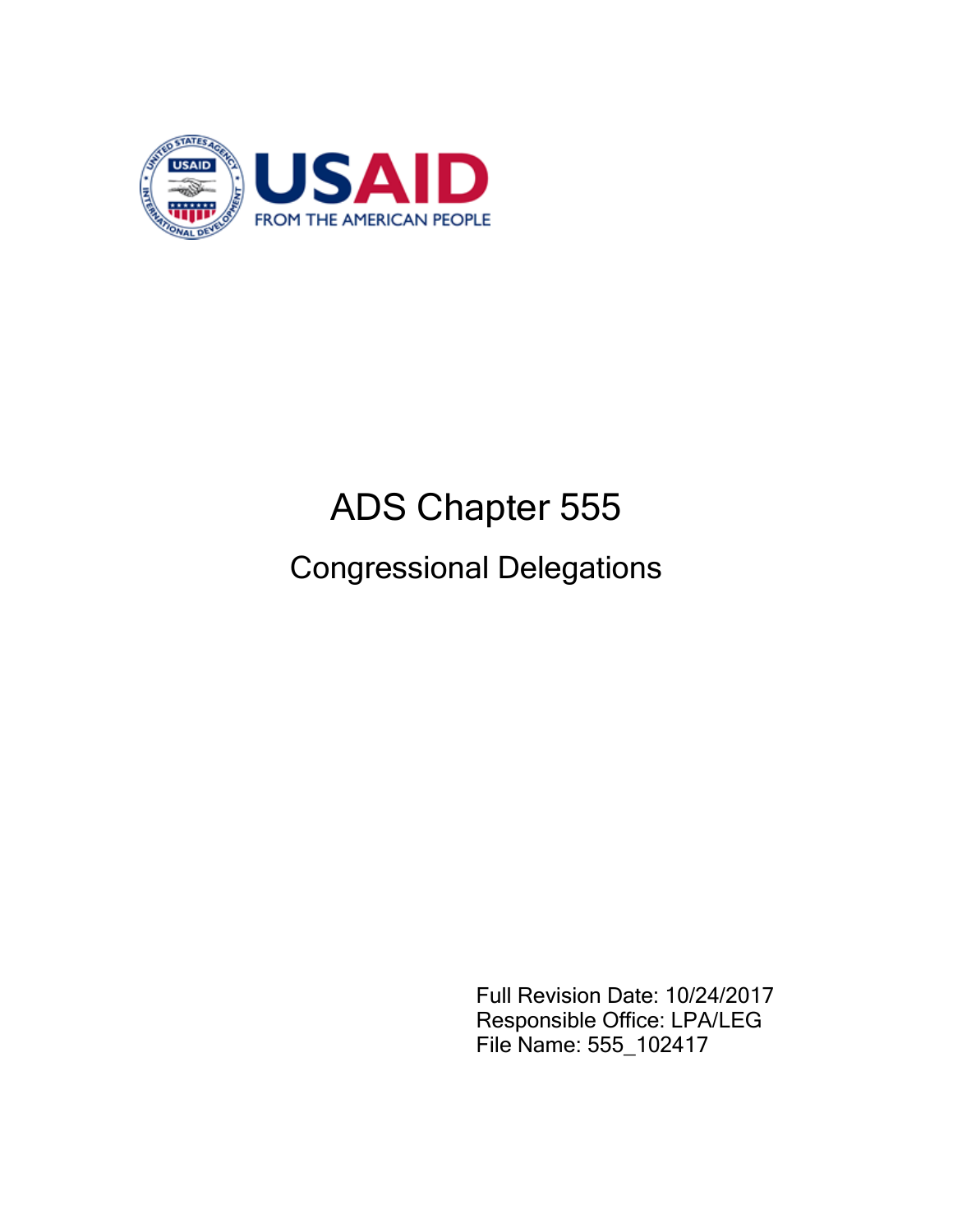#### **Functional Series 500: Management Services ADS 555: Congressional Delegations POC for ADS 555: Sonali Korde, (202) 712-1976, [skorde@usaid.gov](mailto:skorde@usaid.gov)**

*This chapter has been revised in its entirety.*

## **Table of Contents**

| <u>555.1</u> |                                                           |
|--------------|-----------------------------------------------------------|
| 555.2        | $\overline{\mathbf{3}}$                                   |
| <u>555.3</u> | POLICY DIRECTIVES AND REQUIRED PROCEDURES4                |
| 555.3.1      | <b>Communications Between Missions and Congressional</b>  |
| 555.3.2      | <b>Preparation and Communication Between Missions and</b> |
| 553.3.3      | <b>Advance Materials for Congressional Delegations 5</b>  |
| 553.3.4      |                                                           |
| 553.3.5      |                                                           |
| 555.4        |                                                           |
| 555.4.1      |                                                           |
| 555.4.2      |                                                           |
| 555.5        |                                                           |
| 555.6        |                                                           |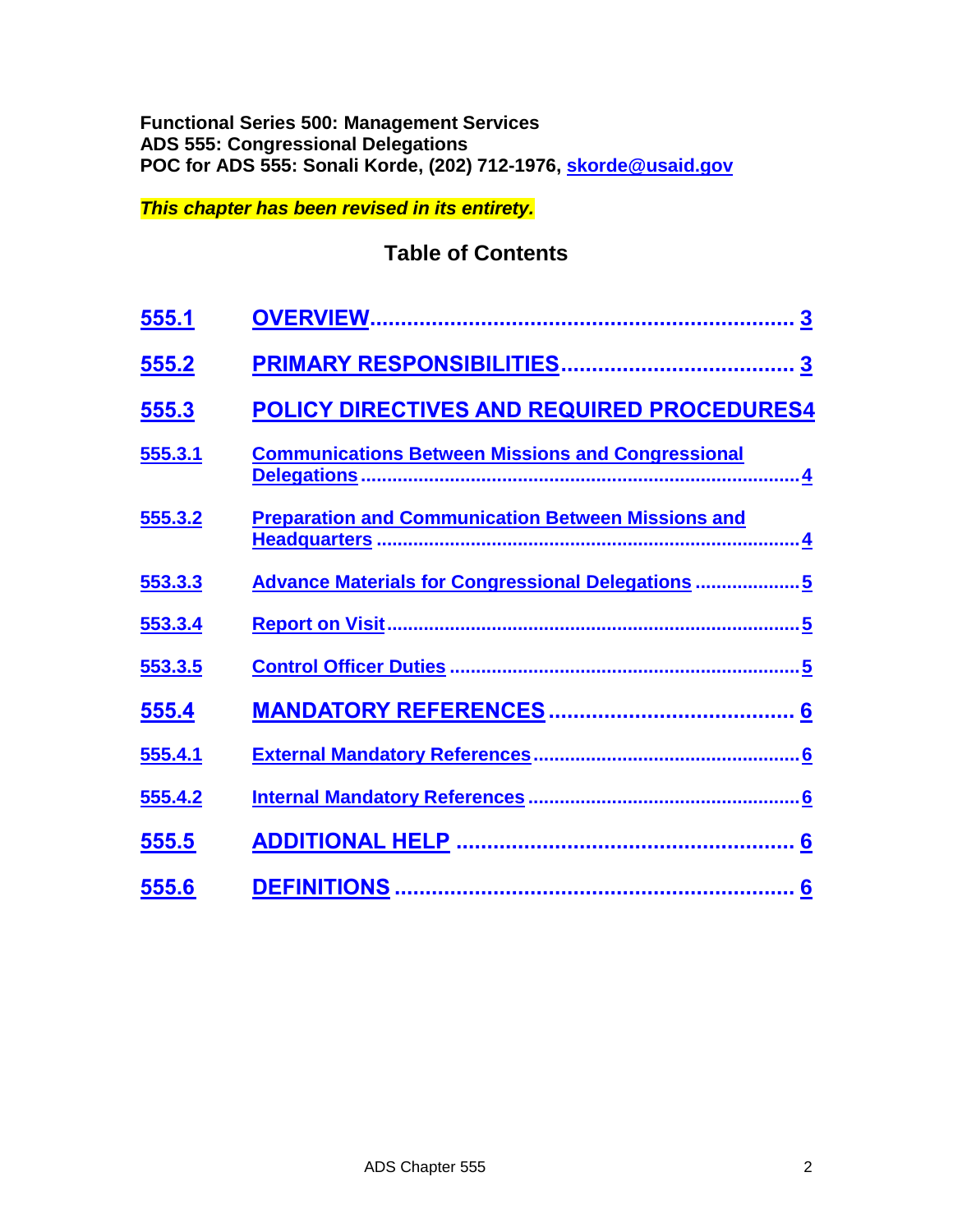#### **ADS Chapter 555: Congressional Delegations**

#### <span id="page-2-0"></span>**555.1 OVERVIEW**

Effective Date: 10/24/2017

This chapter establishes the policies and procedures to effectively coordinate and increase the impact of visits to Post by congressional Member delegations (CODELs), congressional staff delegations (STAFFDELs), or congressional delegations funded by entities other than the U.S. Government (commonly called NODELs), to ensure productive engagement and follow-up about USAID programs. Throughout this ADS chapter, the term "congressional delegation" will represent all forms of congressional travel, including CODELs, STAFFDELS, and NODELs unless otherwise indicated.

#### <span id="page-2-1"></span>**555.2 PRIMARY RESPONSIBILITIES**

Effective Date: 10/24/2017

- **a.** The **Bureau for Legislative and Public Affairs (LPA)** is responsible for:
	- Coordinating pre-departure communications between the congressional delegation and USAID Mission staff;
	- Providing contextual information to USAID Missions on congressional delegations and their interests; and
	- Notifying Bureaus/Missions of relevant congressional delegations.

#### **b.** The **USAID Mission in the country visited by the congressional delegation** is responsible for:

- Notifying LPA and relevant regional Bureaus of forthcoming congressional delegations;
- Contributing to the organizing and planning of the visit according to the objectives and requests of the visitor(s);
- Following up with LPA after the congressional delegation departs;
- Coordinating with technical Bureaus or Offices, as appropriate; and
- Managing overtime costs for Mission staff who support visits.

**c.** The **USAID Senior Development Advisor** at a Combatant Command visited by a congressional delegation is responsible for: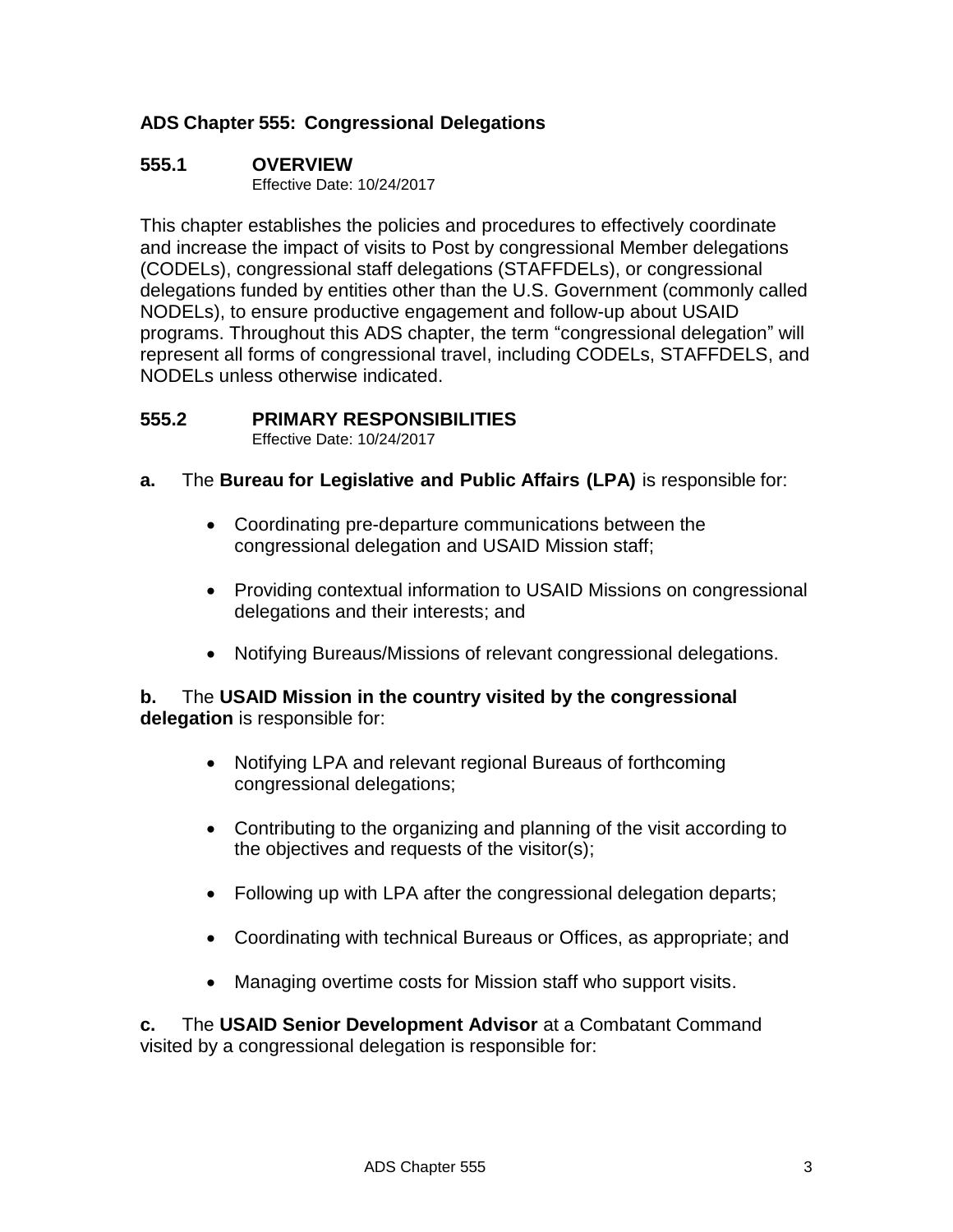- Notifying LPA and relevant regional Bureaus of forthcoming congressional delegations;
- Contributing to the organizing and planning of the visit, in conjunction with Department of Defense staff, according to the objectives and requests of the visitor(s); and
- Following up with LPA after the congressional delegation departs.

#### <span id="page-3-0"></span>**555.3 POLICY DIRECTIVES AND REQUIRED PROCEDURES**

#### <span id="page-3-1"></span>**555.3.1 Communications Between Missions and Congressional Delegations** Effective Date: 10/24/2017

The Bureau for Legislative and Public Affairs (LPA) clears on and must be copied on all outgoing communications to congressional staff regarding details of visits by a congressional delegation. Mission staff assigned to serve as the official Control Officer for the congressional delegation may have additional communication in the course of fulfilling such duties (see **555.3.5**).

To assist Missions in their communication with congressional delegations once in country, LPA should provide contextual information on the congressional delegation and their interests. This may include biographic information, topline messages on key initiatives, strategic guidance for communicating with key members and staff, and input on potential site visits. This information should be provided in writing or verbally (through pre-brief calls) in advance of the congressional delegation.

## <span id="page-3-2"></span>**555.3.2 Preparation and Communication Between Missions and Headquarters**

Effective Date: 10/24/2017

USAID Missions, Bureaus, and/or Offices must ensure that LPA is notified, in writing or verbally, of all congressional delegations that may visit a country receiving USAID assistance at the earliest opportunity prior to the dates of travel. When LPA becomes aware of a congressional delegation, LPA must:

- Ensure the relevant country desk and Bureau contacts are aware of the visit,
- Notify and facilitate coordination with the Mission(s), and
- Offer the assistance outlined in **555.3.1**.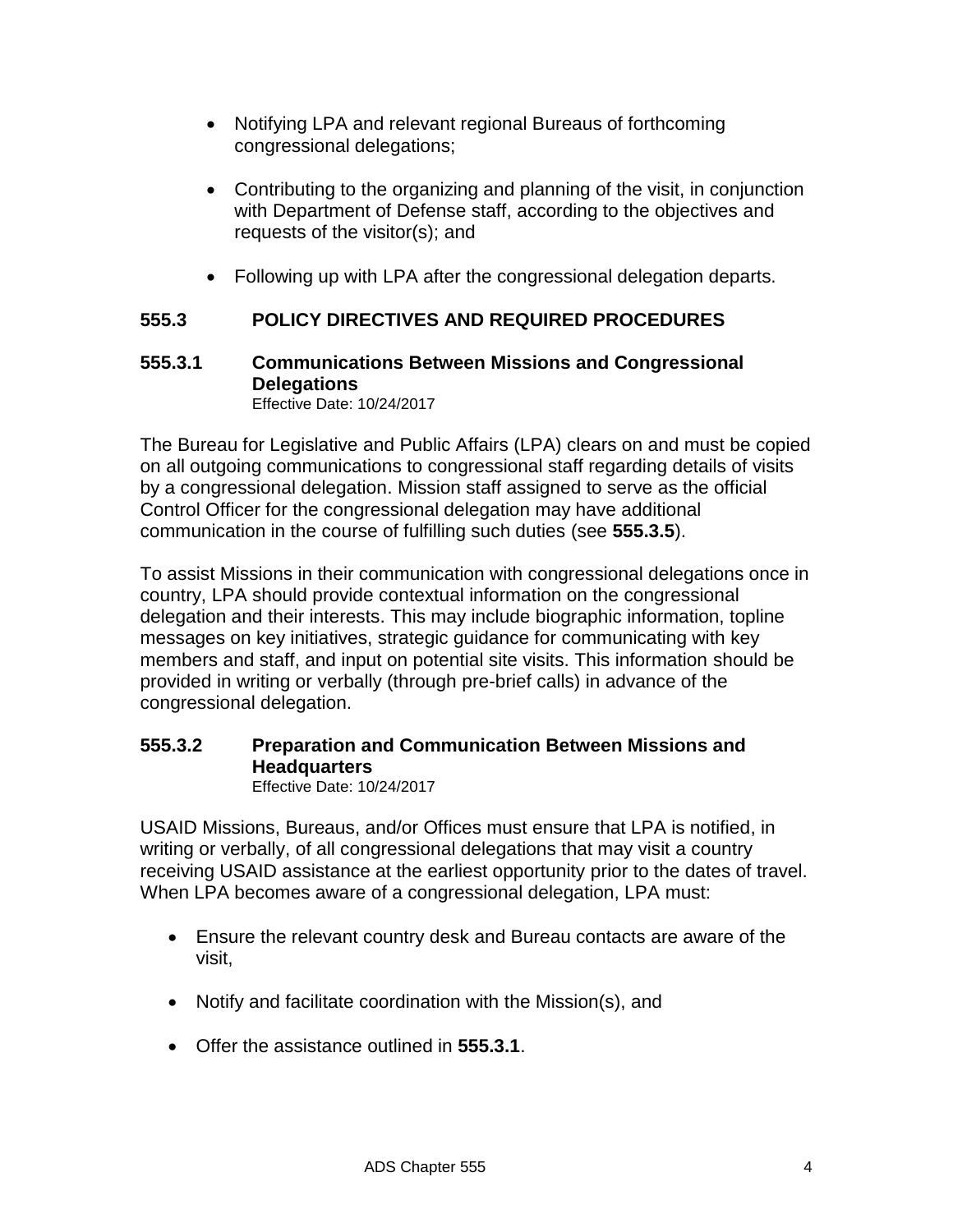The Mission will designate a point of contact to coordinate with LPA and the corresponding regional Bureau in Washington.

Congressional travel is classified as "sensitive but unclassified" information and United States Government (USG) employees are expected to use SBU protocols when communicating information concerning congressional travel and to keep its transmission limited to those individuals with a "need to know."

#### <span id="page-4-0"></span>**555.3.3 Advance Materials for Congressional Delegations**  Effective Date: 10/24/2017

LPA will coordinate with the desk and Mission to gather program and country information for congressional delegations before their departure, either through briefings or written materials. Such material could include country program overviews and descriptions of key projects. LPA will also offer to work with the congressional delegation and the visit control officer to provide additional background or advocate for site visits and meetings that have been proposed and/or cleared by the Mission. LPA will share relevant information garnered from these communications with the USAID Mission and corresponding regional Bureau prior to the delegation's departure.

## <span id="page-4-1"></span>**555.3.4 Report on Visit**

Effective Date: 10/24/2017

As soon as practicable, upon the departure of the visiting congressional delegation that has engaged with USAID personnel or activities, the USAID Mission must provide a written summary to the LPA Congressional Liaison Officer that summarizes the visit and communicates relevant and specific information about the visit. Such reports should include the activities of the congressional delegation during the visit, any comments or questions by the congressional delegation that require follow-up, projects that appeared to capture the congressional delegation's interest, and any other relevant information such as Embassy cables reporting on the visit.

## <span id="page-4-2"></span>**555.3.5 Control Officer Duties**

Effective Date: 10/24/2017

USAID Mission staff may serve as the official Control Officer for a congressional delegation, and therefore, may have additional duties. These obligations will include developing a schedule based upon the objectives and specific desires and requests of the visitors.

Expenses for travel, per diem, and related costs for congressional delegations traveling abroad on official business are funded under the provisions of Section 22 (see **[22 USC](http://uscode.house.gov/view.xhtml?req=(title:22%20section:1754%20edition:prelim)%20OR%20(granuleid:USC-prelim-title22-section1754)&f=treesort&edition=prelim&num=0&jumpTo=true) 1754**) of Public Law 95-384 (International Security Assistance Act of 1978, signed into law September 26, 1978) governing the use of foreign currency and pertinent sections of other federal statutes. Control Officers,